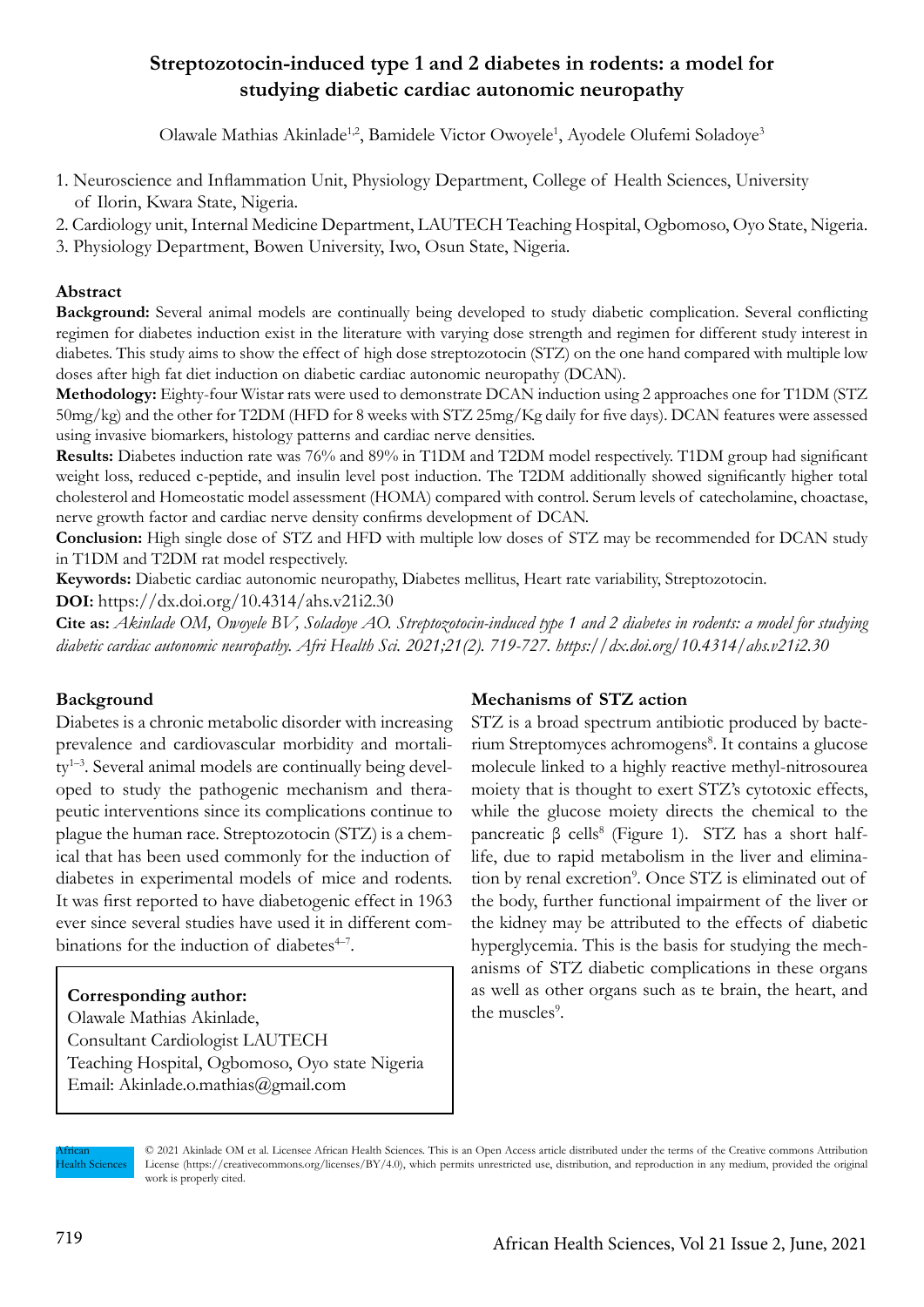

**Figure 1** Chemical structure of streptozotocin (Adapted from Wu et  $al^{10}$ ).

#### **STZ and diabetes induction**

There are several conflicting dose regimen for either type 1 and type 2 diabetes induction in the literature. While most researchers hold the fact that type 1 diabetes can be induced in rodents by a single high dose STZ injection, few others make use of multiple doses. Type 2 diabetes, on the other hand, can be induced by several documented approaches, this include STZ injection alongside the administration of nicotinamide<sup>11</sup>, high fat diet (HFD) feeding followed by a low-dose multiple STZ injections, and STZ injection during the neonatal period4,5,7,12–16.

T2DM models have been previously induced using a combination of HFD and STZ injection. However, there are differences in the food type, duration of the HFD, and STZ injection doses. For instance, Zhang et al., fed rats with chow for 4 weeks after which asingle injection of 45 mg/kg STZ or two STZ (30 mg/kg at weekly intervals for 2 weeks) injections(17). Other reports described feeding male Sprague–Dawley rats normal chow or an HFD for 2 weeks and then injecting 50 mg/kg STZ, while in another study, a combination of an HFD for 2 weeks and then 35 mg/kg STZ as a single injection was used to develop a T2D rat model (5,17,18). In this study, Wistar rats were fed a high-fat and high-carbohydrate diet for 8 weeks followed by the application of low doses of STZ for the development of a diet-induced T2DM animal model.

This study, therefore, aims to show the effect of high dose STZ on the one hand compared with multiple low doses after high fat diet induction on cardiac autonomic neuropathy.

## **Materials/ Method Animals**

The study was done in accordance with the guiding principles of the University of Ilorin Ethical Review Committee (UERC). The research was approved by the same Ethical Review Committee (UERC) with approval no: UERC/ASN/2019/1912. Male Wistar rats were used for the experiment. All animals were acclimatized to their environment for 2 weeks before the commencement of the experiments. They were fed ad libitum and housed in pairs in wooden cages.

## **Experimental groups/ Model development Phase 1:**

Eighty four male Wistar rats were divided into two broad groups, the first was the type 1 model, and the second the type 2 model.

**Type 1 model:** Forty-two male Wistar rats were grouped into two; sham control group ( $n = 10$ ) and diabetic group ( $n = 32$ ). Type 1 DM was induced with high dose STZ at 50mg/Kg single dose under ketamine anaesthesia. Rats with plasma glucose >16mmol/L on the third day after STZ-injection were randomized into different groups. Whole blood was taken from the proximal ventral tail vein for glucose measurement using a glucometer (Accu-Chek II Boehringer Mannheim Canada, Dorval, Quebec). Fasting plasma glucose levels, water intake, and body weights were recorded at weekly intervals while other parameters were determined at the beginning and end of the experiment.

**Type 2 model:** Type 2 DM was induced with 8 weeks feeding with high fat diet (composition as shown in table 1) thereafter, low dose STZ at 25mg/Kg dose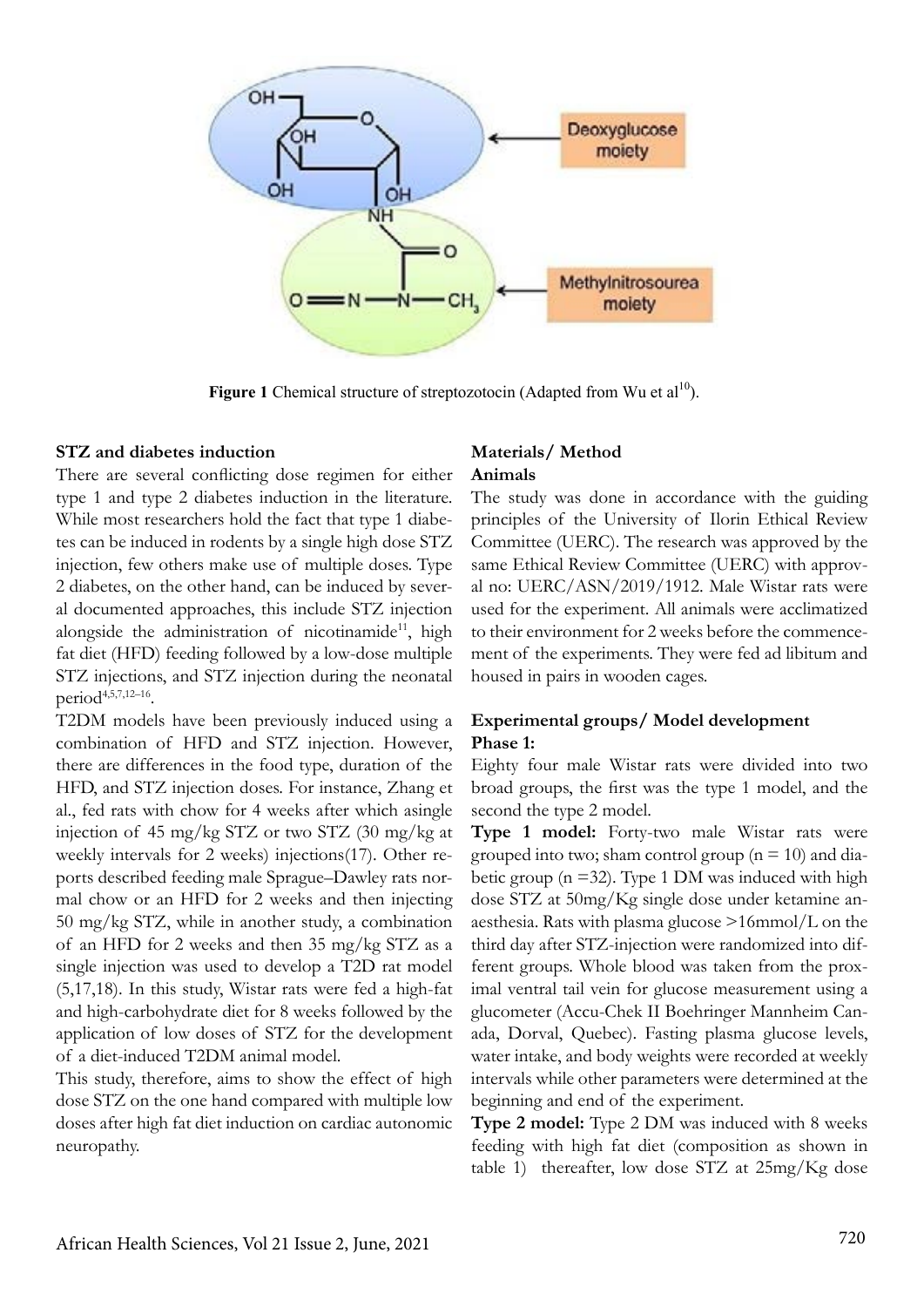under ketamine anaethesia over 5 days. Ten days after STZ-injection, rats with plasma glucose >16mmol/L were randomized into different groups. Whole blood was taken from the proximal ventral tail vein for glucose measurement using a glucometer (Accu-Chek II Boehringer Mannheim Canada, Dorval, Quebec). Fasting morning plasma glucose levels, water consumption, and body weights were determined at weekly intervals while other parameters were determined at the beginning and end of the experiment.

#### **Invasive assay**

The rats were humanely euthanized using cervical dislocation after been anaesthetized, blood samples were collected via cardiac puncture after the opening of the upper abdominal region. The blood samples were centrifuged at 1500 g x 15 minutes and the plasma samples micro-pipetted into plain bottles and immediately stored at a temperature of -4°C.

For the invasive assay, protein expression markers, which have been correlated with CAN and diabetes complications in previous studies and also recommended by the CAN subcommittee of the Toronto autonomic neuropathy working group, were assayed<sup>19–23</sup>. These were then correlated with the time varying analysis.

#### **Histological studies**

The sections of the rat organs were taken including the pancreas, kidney, liver, and heart. Paraffin sections from organs (3μm thickness) were cut and evaluated using standard staining protocol for H&E and histo-chemistry24. Cardiac nerve density was estimated using image J morphometric analysis after standard staining techniques.

#### **Statistical Analysis**

Data was analyzed using Statistical Package for Social Sciences (SPSS) software (Version 23.0; SPSS Inc, IL., USA) for windows. Results were expressed as the mean ± SEM. Group means for two independent samples was compared using Student's t-test and p values less than 0.05 were taken as statistically significant.

#### **Results**

#### **Diabetes induction and laboratory parameters**

This study shows that STZ-induced diabetic rats developed significantly higher glucose level compared with the controls (Figure 2, Table 1).

| <b>Dietary components</b> | <b>Control diet</b> | <b>High-fat diet</b>                |
|---------------------------|---------------------|-------------------------------------|
| Energy (Kcal/g)           | 3.00                | 6.4                                 |
| Calorie percentage        |                     |                                     |
| Carbohydrate              | 60                  | 30                                  |
| Fat                       | 15                  | 65                                  |
| Protein                   | 25                  | 5                                   |
| Weight percentage         |                     |                                     |
| Carbohydrate              | 15                  | 40                                  |
| Fat                       | 25                  | 45                                  |
| Protein                   | 60                  | 15                                  |
| <b>Materials</b>          | standard chow diet  | maize, wheat offal, groundnut cake, |
|                           |                     | soya meal, palm kernel cake/oil,    |
|                           |                     | bone meal, methionne, lysine, salt, |

**Table 1:** Compositions of the control and high-fat diets

finisher premix, cluppled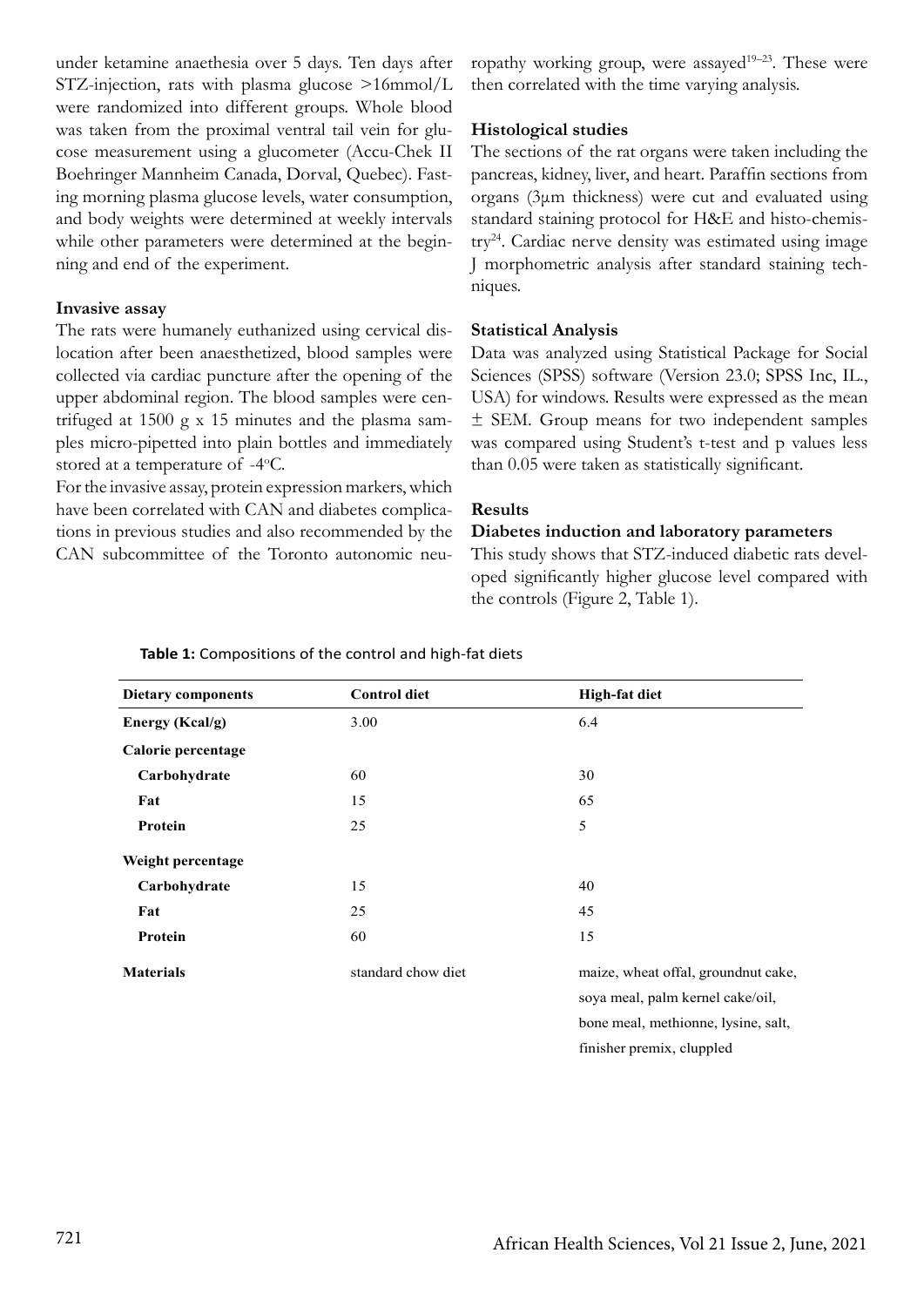

**Figure 2:** Weight changes in the control and diabetic rat models. T2DM: Animals progressively increased in weight while been fed high fat diet for first eight weeks, later lost weight after STZ administration and DM induction. T1DM: There was progressive weight loss following STZ induction in the DCAN group.\*p < 0.05 compared with normal control

Type 1 DM model: In the type 1 arm of the study, there was progressive weight loss after administration of 50mg/Kg of STZ at a single dose compared to the control that had sustained weight gain. Seventy-six percent (76%) of the animals in this group developed DM (blood glucose>16mmol/L). The lipid profile, c-peptide, insulin, HOMA, and advanced glycated end products (AGEs) are shown in table 2. Our study showed that for the type 1 model there was no significant derangement in the lipid parameters and HOMA (a measure of insulin resistance).

Type 2 DM model: This arm of the study showed progressive initial weight gain following high fat diet in the DCAN group compared with the control group, the weight, however, was noticed to decrease after STZ induction. Eighty-nine percent (89%) of the animals in this group developed DM (blood glucose>16mmol/L). The plasma levels of insulin and c-peptide were significantly lower compared with the control  $(p<0.0001$  and 0.001 respectively). Total cholesterol was also seen to be significantly higher in the DCAN group compared with the control ( $p=0.001$ ). In addition, HOMA, which is a method for assessing β-cell function and insulin resistance (IR) from basal (fasting) glucose and insulin or C-peptide concentrations were also significantly higher in the DCAN group compared with control (Table 2).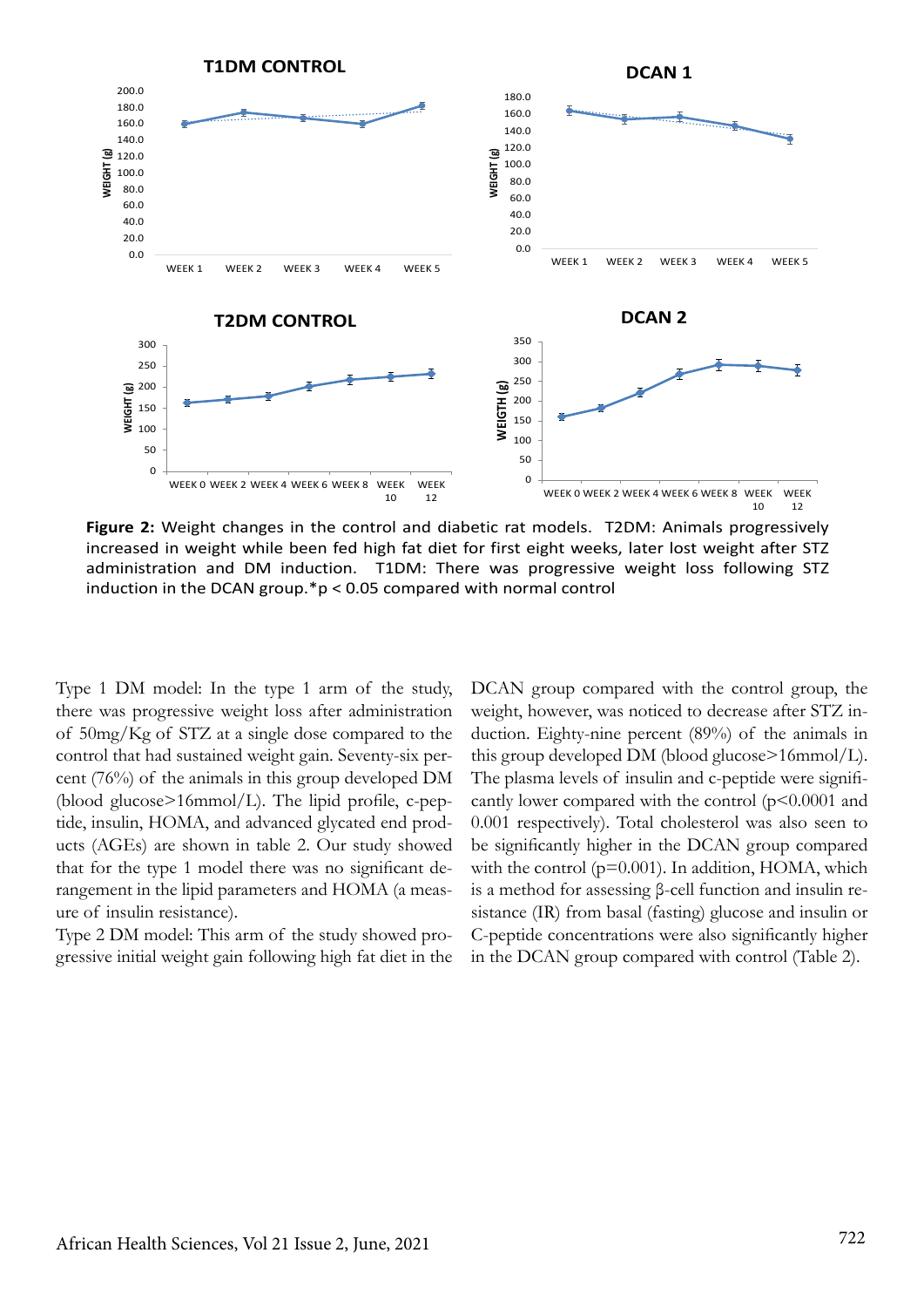| Parameters            | Type 1 control              | Type 1<br>post-DM induction  | p value     | Type 2 control               | Type 2<br>Post-DM<br>induction | p value     |
|-----------------------|-----------------------------|------------------------------|-------------|------------------------------|--------------------------------|-------------|
| FBS (mmol/l)          | $5.18 \pm 0.46$             | 17.46±7.84                   | $< 0.0001*$ | $5.31 \pm 0.57$              | 18.39±10.47                    | $< 0.0001*$ |
| $TC$ (mg/dl)          | $61.85 \pm 8.02$            | 62.89±6.80                   | 0.317       | $51.61 \pm 8.02$             | 69.28±6.40                     | $0.001*$    |
| TG (mg/dl)            | 66.07±5.64                  | $81.64 \pm 4.2$              | $0.047*$    | 66.07±5.64                   | 94.02±7.6                      | $0.012*$    |
| AGEs (ng/ml)          | 23.04±5.17                  | $63.54 \pm 2.09$             | $< 0.0001*$ | 66.04±6.37                   | 143.61±9.09                    | $< 0.0001*$ |
| C-peptide<br>(ng/ml)  | $1.13 \pm 0.60$             | $0.63 \pm 0.53$              | 0.160       | $1.20 \pm 0.67$              | $0.73 \pm 0.43$                | $0.001*$    |
| Insulin $(\mu  U/m )$ | $2.24 \pm 1.01$             | $0.56 \pm 0.47$              | $0.003*$    | $2.89 \pm 1.01$              | $1.14 \pm 0.67$                | $< 0.0001*$ |
| <b>HOMA-IR</b>        | $0.12 \pm 0.05$             | $0.15 \pm 0.04$              | 0.116       | $0.13 \pm 0.08$              | $0.28 + 0.09$                  | $0.016*$    |
| NGF (pg/ml)#          | 270.16<br>$(111.18-318.34)$ | 120.56<br>$(83.27 - 160.58)$ | $0.03*$     | 234.16<br>$(91.18 - 311.34)$ | 150.56<br>$(89.27 - 169.58)$   | $< 0.04*$   |
| NA (pg/ml)            | 119.62±15.5                 | 589.74±99.48                 | $0.010*$    | 113.4±57.65                  | 508.6±130.6                    | $0.010*$    |
| Choactase<br>(ng/ml)  | $1.24 \pm 0.04$             | $0.81 \pm 0.03$              | $0.02*$     | $1.22 \pm 0.04$              | $0.93 \pm 0.03$                | $0.03*$     |

**Table 2:** Comparison of the laboratory parameters of DCAN and control group

There was a significant increase in nor-adrenaline activity  $(p=0.010)$ , with reductions in nerve growth factor (p<0.0001) and choline acetyl-transferase (CHO-ACTASE)  $(p=0.030)$  compared with the control group (Table 2). Above findings further support the development of DCAN in both T1DM and T2DM model.

### **Oral and Intra-peritoneal glucose tolerance test**

At the end of the study, both oral and intraperitoneal glucose tolerance tests were done to observe and compare the trend using the different routes of glucose administration. Oral glucose tolerance test result shows an

immediate increase in the blood glucose level in both DCAN group and controls. However, there was a significant impairment of glucose handling at 30 min post glucose ingestion and further thereafter. Blood sugar level decreased in the next 60, 90, and 120 min time intervals in the control group, while it increased in the DM group (figure 3). Besides, DM group indicated a glucose tolerance defect that could be a sign of disability in absorbance and response to glucose (which further corroborates DM induction). The intraperitoneal administration of glucose also shows significant impairment in glucose homeostasis howbeit, more impairment than when administered through the oral route.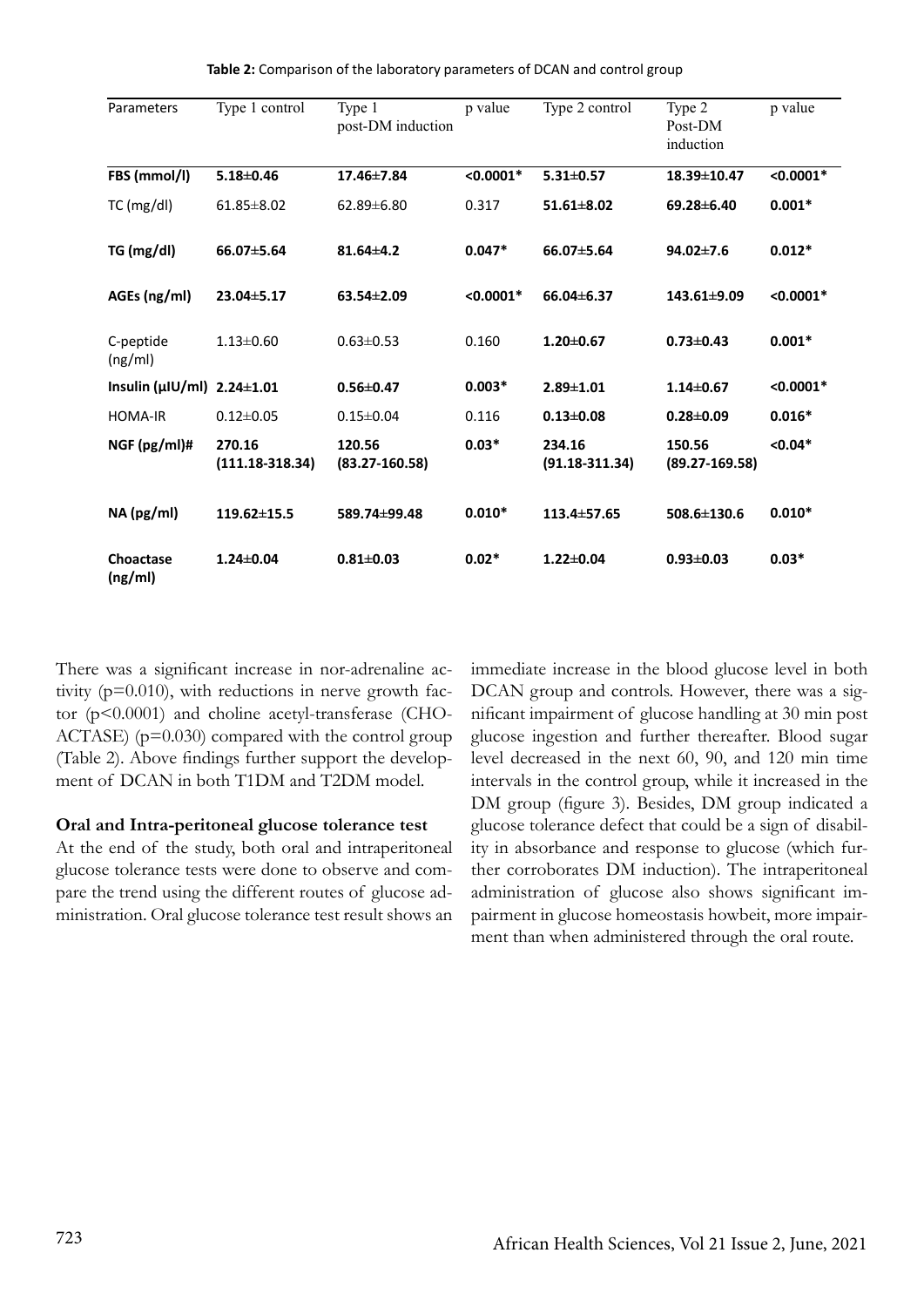

**Figure 3:** Showing oral and intra peritoneal glucose tolerance test. Values are expressed as Mean ± S.E.M(n=5). \* p< 0.05 compared with control.

IPGTT= Intra-peritoneal glucose tolerance test OGTT= Oral glucose tolerance test

#### **Histology of Pancreas**

Histology sections of the pancreas show normal pancreatic islet cells with deeply-staining nuclei, normal sized blood vessels, and pancreatic ducts in the control group. The exocrine pancreas also showed normal glandular cells with deeply staining nuclei. The type 1

DM model shows significant shrinkage of the islet of Langerhans cells with degeneration of the beta cell nuclei. This is in contrast to the type 2 model which shows oedematous pancreatic tissue with a widening of the inter-glandular spaces and engorged blood vessels with less shrinkage of the islets of Langerhans (Figure 4).



**Figure 4:** Photomicrographs of hematoxylin and eosin stained sections of the rat pancreas. A1&2= Control groups with normal glandular cells,  $B1&2=Type$ 2 DM group, C1&2=Type 1 DM group with shrinked islets cells, degeneration of B cell nuclei with edema and hemorrhage. Red arrow= Pancreatic islet cells.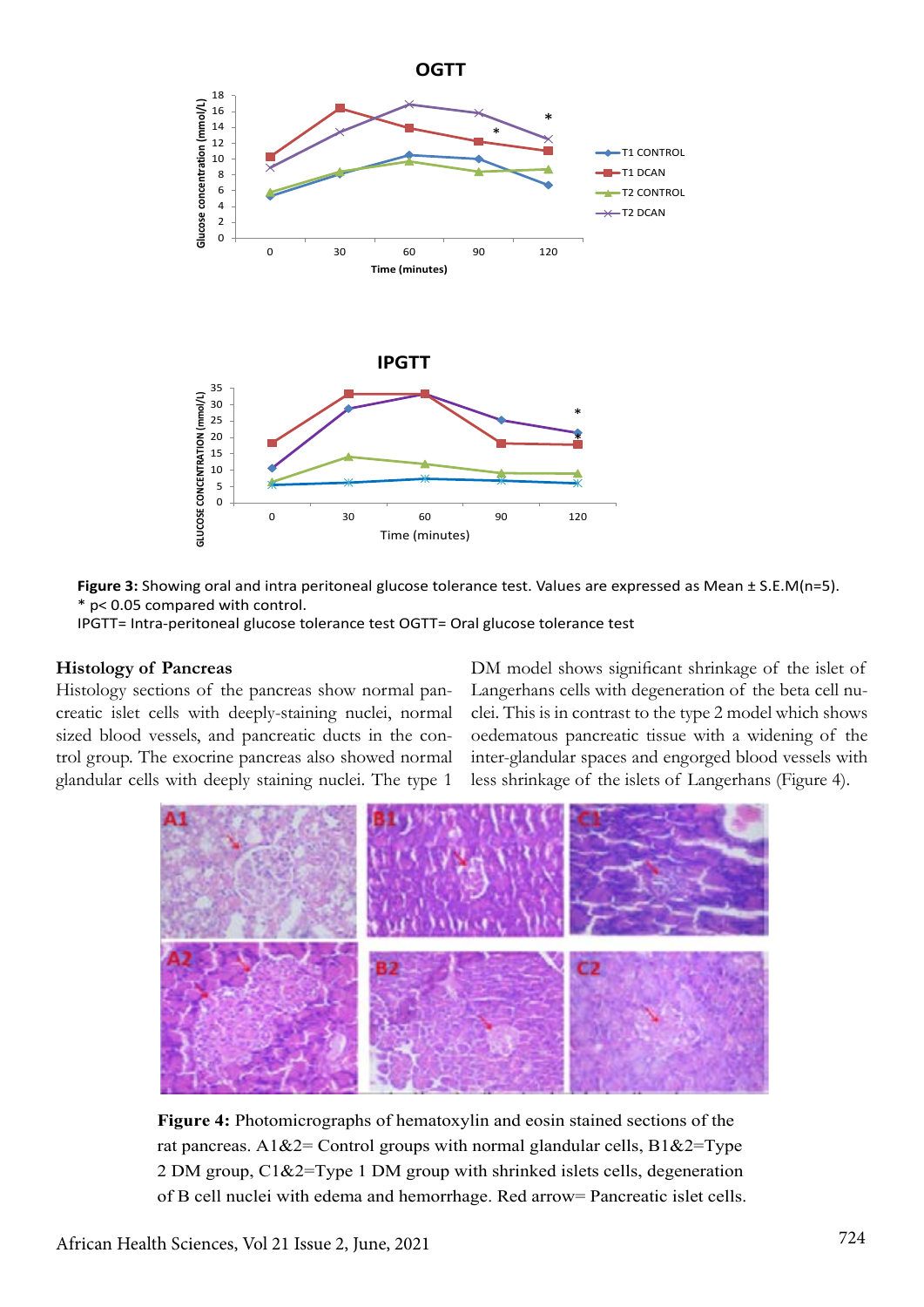## **Discussion**

The present study shows induction of diabetes in rat model using STZ alone (T1DM) and in combination with high fat diet (T2DM). High-fat feeding will lead to obesity, hyperinsulinemia, and altered glucose homeostasis due to insufficient compensation by the beta cells of the pancreatic islets<sup>7</sup>. The T2DM model in our study typifies human T2D progression with associated dyslipidaemia, insulin resistance, prediabetes, and diabetes. Diabetes is a complicated, heterogenic, and polygenic disease, while T1DM is associated with destruction in the pancreatic acini cells commonly via auto-immune mechanism. T2DM is associated with the development of insulin resistance by target organs and decreased insulin production from pancreatic beta cells $11,15,18,25$ . igh single dose of STZ as seen in this study was associated with sudden and significant destruction of the pancreatic cells as show in the histology slides in figure 3. Accordingly, progressive multiple doses of STZ after HFD causes less destruction of the pancreas, this animal model portraits the same characteristics and mimic the pathogenesis and clinical features of human T2D. Some researchers earlier showed that an HFD for 2–7 weeks would induce stable insulin resistance and the HFD in combination with low doses of STZ induces diabetes in rats<sup>7,26</sup>. Here, in our study, we observed a significant increase in the blood glucose and total cholesterol, although some other study showed significantly elevated triglyceride levels $14,15,27$ . This may be in part due to the differences in the composition of the high fat diets used.

Since there were different doses and number of STZ injections reported for the development of T2DM rat model, we tried to using a protocol which will be a similar model to the human disease. While Reed et al. used 50 mg/kg STZ for inducing  $T2D^{14}$ , Srinivasan et al. however, used 35 mg/kg interperitoneal injection<sup>18</sup>. On the other side, the period of HFD usage was also variable, some protocol used the HFD for 2–4 weeks before STZ injection, Zhang et al. used HFD for 2 months<sup>17</sup>. Based on our results, 8 weeks HFD decreases the insulin secretion by pancreatic cells as well as the induction of insulin resistance by target tissues.

Our study also showed differences in the response of plasma glucose levels between IPGTT and IGGTT in STZ induced animal model. The peak blood glucose level in both T1DM and T2DM model following bolus glucose challenge was higher in IPGTT than IG-GTT. This was similar to findings by Watada et al and

Andrikopoulos et al possibly implying28,29 that a major amount of glucose administered through the gastric route is taken up by the splanchnic bed during its first pass through the organs. Moreover, earlier researchers have reported that glucose ingestion during oral glucose tolerance tests (OGTT) stimulated more GLP-1 production than during intravenous glucose tolerance test (IVGTT) in patients with type 2 diabetes, thus intragastrically administered glucose may be more efficient in stimulating insulin release from pancreatic beta cells for lowering blood sugar level<sup>30</sup>.

Choline acetyl-transferase (a marker of parasympathetic nerve activity) was significantly lower in the DCAN group compared with the control. This was similar to findings by Yang et al which showed that homogenized cardiac tissue had lower choactase levels and tyrosine hydroxylase<sup>31</sup>. He further showed that the reduced choactase correlated with lower western blot choactase antibodies and autonomic nerve rarefaction. This further supports the development of cardiac autonomic neuropathy in these animal models.

Our study showed a similar trend with regards to the STZ effect on pancreatic tissues and other earlier findings<sup>32,33</sup>. For instance, Mythili et al showed that  $30$ -mg/ kg body weight STZ produces mild changes in pancreatic tissues while  $50 \,\text{mg/kg}$  proves to be fatal<sup>32</sup>. The doses used were similar to our type 2DM (25mg/Kg) and T1DM (50mg/Kg) models respectively. Findings in this study also corroborates the nearly complete destruction of the beta cells as found in type 1 DM patients, while T2DM patients still have preserved residual beta cells till very late in the disease spectrum.

In resource constraint research laboratories, the development of transgene T2D animal models still remain technically complicated, time consuming and costly, diet manipulation would be an ideal alternative. Since the protocols presented in the literature for stable diet-induced T2DM animal models are heterogeneous with no consensus existing for a standard procedure, conducting studies in this field to reach a common procedure for T2DM animal model production is of intensive value. Accession to an easy, cost-effective, and accurate animal model would facilitate more studies to unravel pathogenic mechanism of the disease while also developing newer therapeutic interventions in diabetes.

#### **Conclusion**

This study, therefore, shows that the association of HFD with multiple low doses of STZ administered in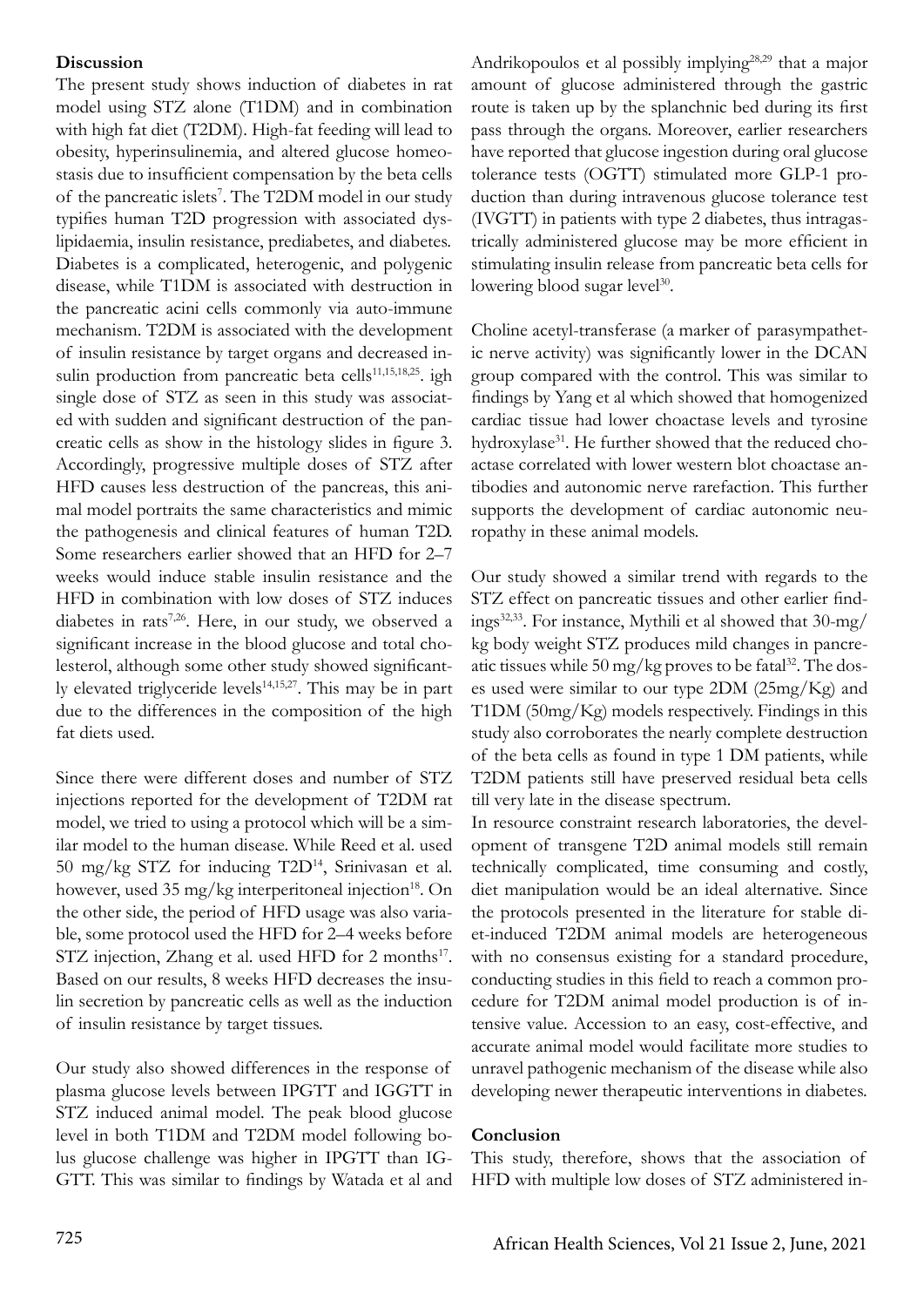tra-peritoneally and single high dose of STZ in adult animals was effective in inducing T2DM and T1DM in rats respectively. These models are proposed for studying cardiac autonomic neuropathy in rodents in resource constraint settings where transgenic models may be technically difficult to develop.

## **Declarations**

## **Ethics approval and consent to participate**

All experimental protocols were approved and performed in accordance with the guiding principles of the University of Ilorin Ethical Review Committee (UERC).

## **Availability of data and materials**

The datasets during and/or analysed during the current study available from the corresponding author on reasonable request.

## **Competing interests**

No conflicts of interest

## **Funding**

The cost of this study were borne by the investigators

## **Authors' contributions**

"AOM designed, performed the project work, analyzed and interpreted the data. He was the main contributor in writing the manuscript.

BVO designed, analyzed and interpreted the data, also a major contributor in writing the manuscript.

SAO designed, analyzed and interpreted the data, also contributor in writing the manuscript.

All authors read and approved the final manuscript."

## **Acknowledgements**

We acknowledge Dr Ajao FO for her assistance during the execution phase of the project.

## **Conflict of interest**

The authors declare that there are no conflicts of interest. The authors did not receive any funding for the project work.

## **References**

1. Schmidt AM. Diabetes Mellitus and Cardiovascular Disease. Vol. 39, Arteriosclerosis, thrombosis, and vascular biology. *NLM* (Medline); 2019. p. 558–68.

2. Spallone V. Update on the Impact, Diagnosis and Management of Cardiovascular Autonomic Neuropathy in Diabetes: What Is Defined, What Is New, and What Is Unmet. *Diabetes Metab J*. 2019 Feb;43(1):3.

3. Saeedi P, Petersohn I, Salpea P, Malanda B, Karuranga S, Unwin N, et al. Global and regional diabetes prevalence estimates for 2019 and projections for 2030 and 2045: Results from the International Diabetes Federation Diabetes Atlas, 9th edition. *Diabetes Res Clin Pract*. 2019 Nov 1;157:107843.

4. Guo X xuan, Wang Y, Wang K, Ji B ping, Zhou F. Stability of a type 2 diabetes rat model induced by highfat diet feeding with low-dose streptozotocin injection. *J Zhejiang Univ Sci B*. 2018 Jul 1;19(7):559–69.

5. De MagalhÃes DA, Kume WT, Correia FS, Queiroz TS, Allebrandt Neto EW, Dos Santos MP, et al. Highfat diet and streptozotocin in the induction of type 2 diabetes mellitus: A new proposal. *An Acad Bras Cienc*. 2019;91(1).

6. Xiang X, Wang Z, Zhu Y, Bian L, Yang Y. [Dosage of streptozocin in inducing rat model of type 2 diabetes mellitus]. *Wei Sheng Yan Jiu*. 2010;39(2):138–42.

7. Vatandoust N, Rami F, Salehi A, Khosravi S, Dashti G, Eslami G, et al. Novel High-Fat Diet Formulation and Streptozotocin Treatment for Induction of Prediabetes and Type 2 Diabetes in Rats. *Adv Biomed Res*. 2018;7(1):107.

8. VAVRA JJ, DEBOER C, DIETZ A, HANKA LJ, SOKOLSKI WT. Streptozotocin, a new antibacterial antibiotic. *Antibiot Annu*. 1959;7:230–5 PubMed .

9. Eleazu CO, Eleazu KC, Chukwuma S, Essien UN. Review of the mechanism of cell death resulting from streptozotocin challenge in experimental animals, its practical use and potential risk to humans. Vol. 12, Journal of Diabetes and Metabolic Disorders. *BioMed Central Ltd*.; 2013.

10. Wu J, Yan LJ. Streptozotocin-induced type 1 diabetes in rodents as a model for studying mitochondrial mechanisms of diabetic β cell glucotoxicity. Vol. 8, Diabetes, Metabolic Syndrome and Obesity: Targets and Therapy. *Dove Medical Press Ltd*.; 2015. p. 181–8.

11. Ghasemi A, Khalifi S, Jedi S. Streptozotocin-nicotinamide-induced rat model of type 2 diabetes (review). Vol. 101, Acta Physiologica Hungarica. *Akademiai Kiado Rt*.; 2014. p. 408–20.

12. Qian C, Zhu C, Yu W, Jiang X, Zhang F. High-Fat Diet/Low-Dose Streptozotocin-Induced Type 2 Diabetes in Rats Impacts Osteogenesis and Wnt Signaling in Bone Marrow Stromal Cells. Malaval L, editor. *PLoS One*. 2015 Aug 21;10(8):e0136390.

13. Barragán-Bonilla MI, Mendoza-Bello JM, Aguilera P, Parra-Rojas I, Illades-Aguiar B, Ramírez M, et al. Combined Administration of Streptozotocin and Sucrose Accelerates the Appearance of Type 2 Diabetes Symptoms in Rats. 2019;

14. Reed M., Meszaros K, Entes L., Claypool M., Pinkett